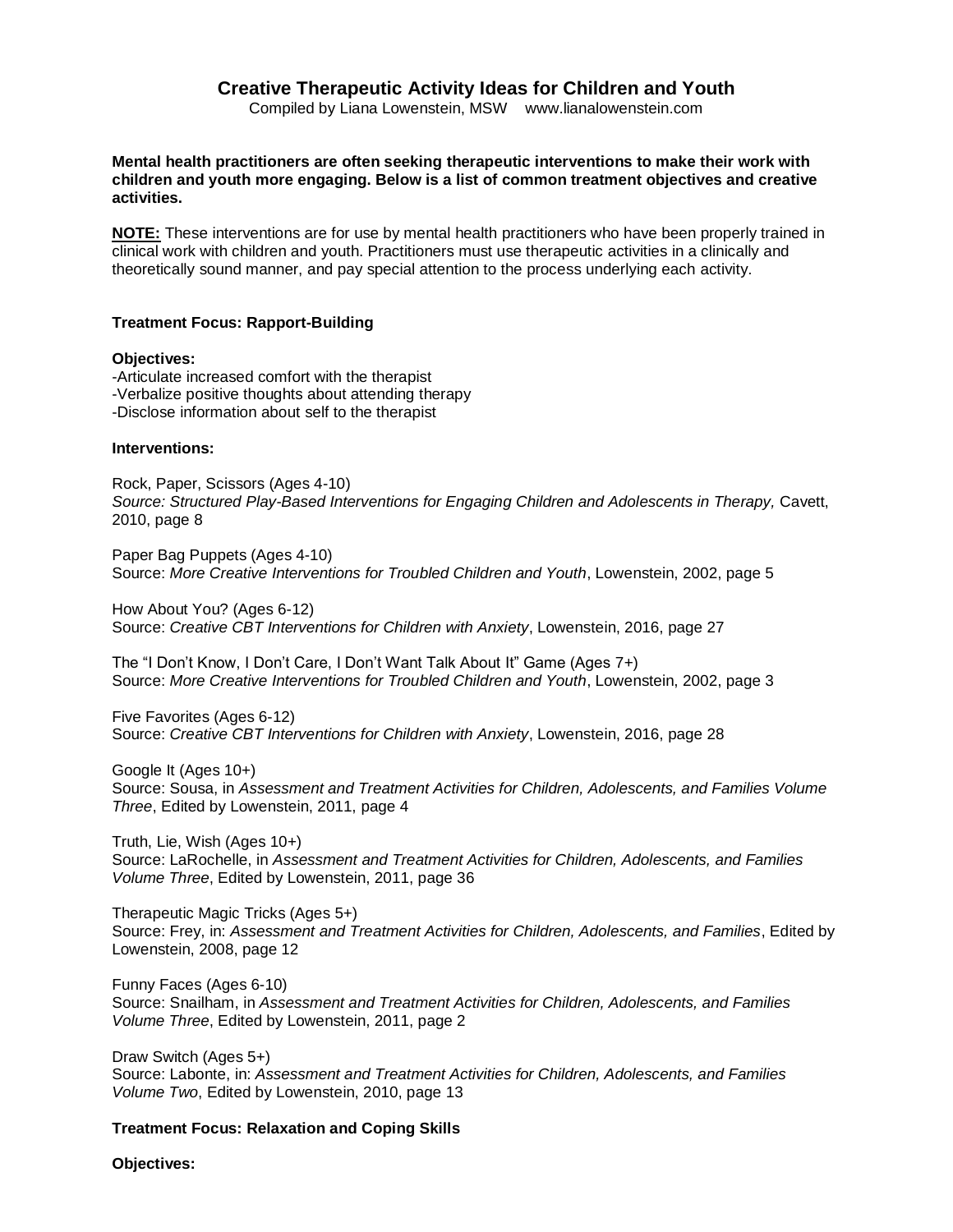-Verbalize an understanding of body responses to stress and how relaxation can reduce these responses -Utilize an appropriate coping strategy to self-calm -Decrease feelings of stress

### **Interventions:**

Cookie Breathing Game (Ages 4-10) Source: *Creative CBT Interventions for Children with Anxiety*, Lowenstein, 2016, page 49

Wild Monkeys Can Be Calm (Ages 4-10) Source: Hartig, in *Assessment and Treatment Activities for Children, Adolescents, and Families Volume Three*, Edited by Lowenstein, 2011, page 131

Awesome App (Ages 11+) Source: *Creative CBT Interventions for Children with Anxiety*, Lowenstein, 2016, page 53

Pinwheels (Ages 3-10) Source: *Play Therapy with Traumatized Children*, Goodyear-Brown, 2010, page 111

Air Ball (Ages 5-14) Source: Yu, in *Assessment and Treatment Activities for Children, Adolescents, and Families Volume Three*, Edited by Lowenstein, 2011, page 94

Hockey Life (Ages 8-16) Source: Sun-Reid, in *Assessment and Treatment Activities for Children, Adolescents, and Families Volume Three*, Edited by Lowenstein, 2011, page 112

Protective Armor (Ages 7-14) Source: Will, in *Assessment and Treatment Activities for Children, Adolescents, and Families Volume Three*, Edited by Lowenstein, 2011, page 117

Music Carpet Ride for Calming (Ages 4+) Source: *70 Play Activities for Better Thinking, Self-Regulation, Learning, and Behavior, Kenney, 2016* 

Grounding, Soothing, and Regulating Idea Cards (Ages 7+) Source: *A Therapeutic Treasure Box for Working with Children and Adolescents with Developmental Trauma*, Treisman, 2017

Feel Better Bag (Ages 7+) Source: *Creative Interventions for Bereaved Children*, Lowenstein, 2006b

Hug (Ages 3+) Source: Russell, in: *Assessment and Treatment Activities for Children, Adolescents, and Families*, Edited by Lowenstein, 2008, page 148

Fabulous Frogs (Ages 4+) Source: Brace, in *Assessment and Treatment Activities for Children, Adolescents, and Families Volume Three*, Edited by Lowenstein, 2011, page 109

Sweet Dream Box (Ages 3-10) Source: Snead, in: *Assessment and Treatment Activities for Children, Adolescents, and Families*, Edited by Lowenstein, 2008, page 142

### **Treatment Focus: Feelings Expression**

#### **Objectives:**

-Verbally articulate a range of feelings in various situations -Identify the connection between different feelings and their appropriate facial expressions -Articulate the intensity of various emotional states

#### **Interventions:**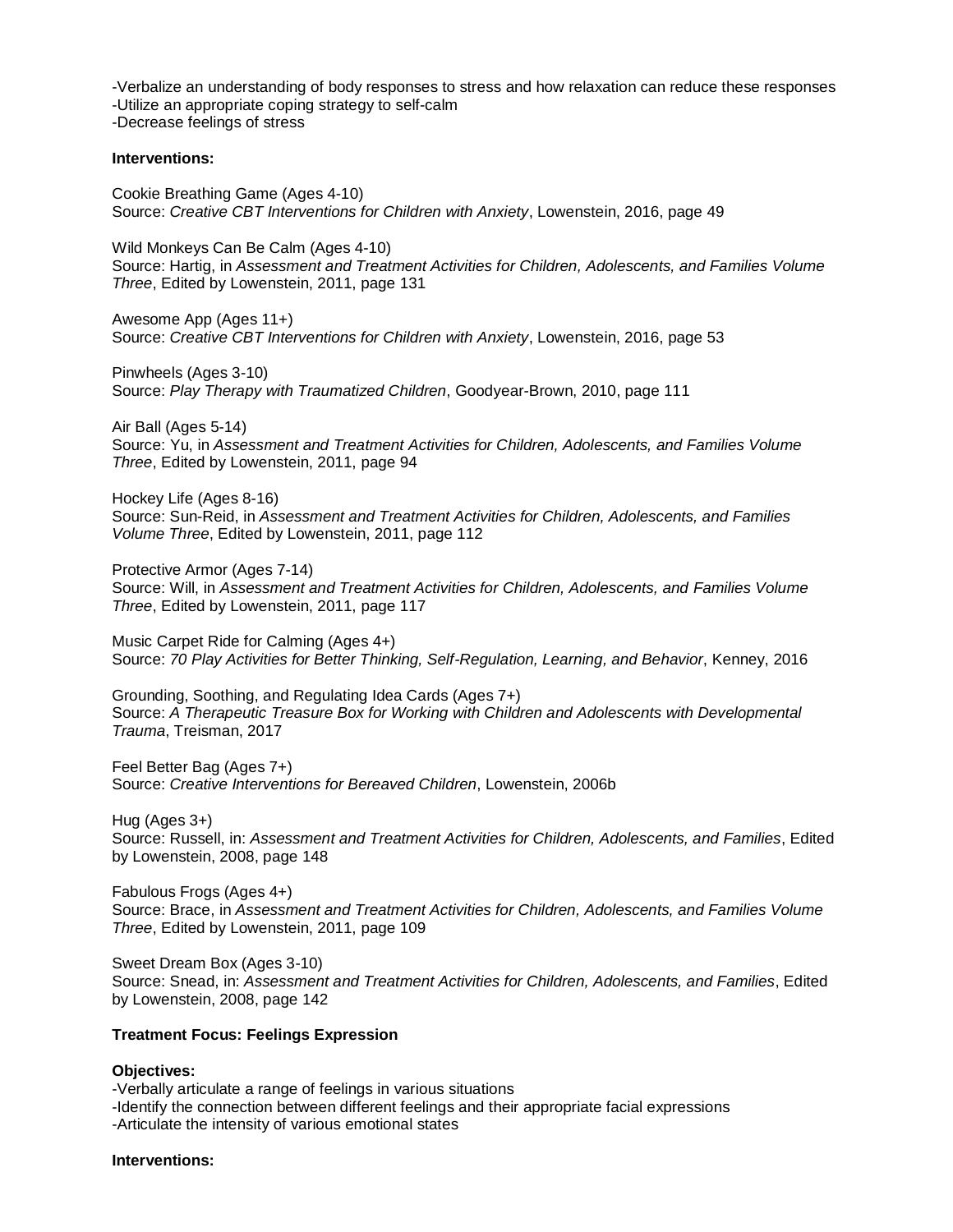Guess Which Hand Game (Ages 3-10) Source: *Creative CBT Interventions for Children with Anxiety*, Lowenstein, 2016, page 63

Lego Emotion House (Ages 7-12) Source: *Play Based Interventions for Autism Spectrum Disorder and Other Developmental Disabilities,* Grant*,* 2016

The Pick-Up Sticks Game (Ages 6-12) Source: McDowell, in *101 Favorite Play Therapy Techniques*, Edited by Kaduson & Schaefer, 1997, page 145

Feelings Mish Mosh (Ages 4-8) Source: *Paper Dolls and Paper Airplanes: Therapeutic Exercises for Sexually Traumatized Children,* Crisci, Lay, & Lowenstein, 1997

Feelings Photo Shoot (Ages 4+) *Source: Structured Play-Based Interventions for Engaging Children and Adolescents in Therapy,* Cavett, 2010, page 64

Feelings Hide and Seek (Ages 5-10) Source: *Techniques, Techniques, Techniques: Play-Based Activities for Children, Adolescents, and Families*, Noziska, 2008, page 25

Mood Music (Ages 6-12) Source: *Play Therapy with Traumatized Children*, Goodyear-Brown, 2010, page 181

Letting the Cat Out of the Bag (Ages 3-8) Source: *More Creative Interventions for Troubled Children and Youth*, Lowenstein, 2002, page 25

Feelings Tic Tac Toe (Ages 8-12) Source: *Creative Interventions for Troubled Children and Youth*, Lowenstein, 1999, page 34

Basketball (Ages 7+) Source: *Creative Interventions for Troubled Children and Youth*, Lowenstein, 1999, page 29

Air Hockey Feelings Game (Ages 8-12) Source: *Creative CBT Interventions for Children with Anxiety*, Lowenstein, 2016, page 65

Red or Black (Ages 6-12) Source: LaRochelle, in: *Assessment and Treatment Activities for Children, Adolescents, and Families Volume Two*, Edited by Lowenstein, 2010, page 52

Mancala Feeling Stones (Ages 7+) Source: Van Hollander, in *Assessment and Treatment Activities for Children, Adolescents, and Families Volume Three*, Edited by Lowenstein, 2011, page 60

# **Treatment Focus: Anger Management**

#### **Objectives:**

-Verbally identify situations, thoughts, and feelings that trigger anger

-Verbally articulate feelings masked by anger

-Verbalize an understanding of the internal warning signs of anger

-Implement an appropriate self-calming strategy to reduce the frequency of aggressive anger outbursts -Increase compliance with rules at home and school

-Increase verbalizations of acceptance of responsibility for misbehavior

-Parents to establish and maintain appropriate limits when the child reacts in a verbally or physically aggressive manner

-Parents will say an appropriate labelled praise statement to child at least once per day to increase the child's positive behaviors

-Increase the frequency of positive parent-child interactions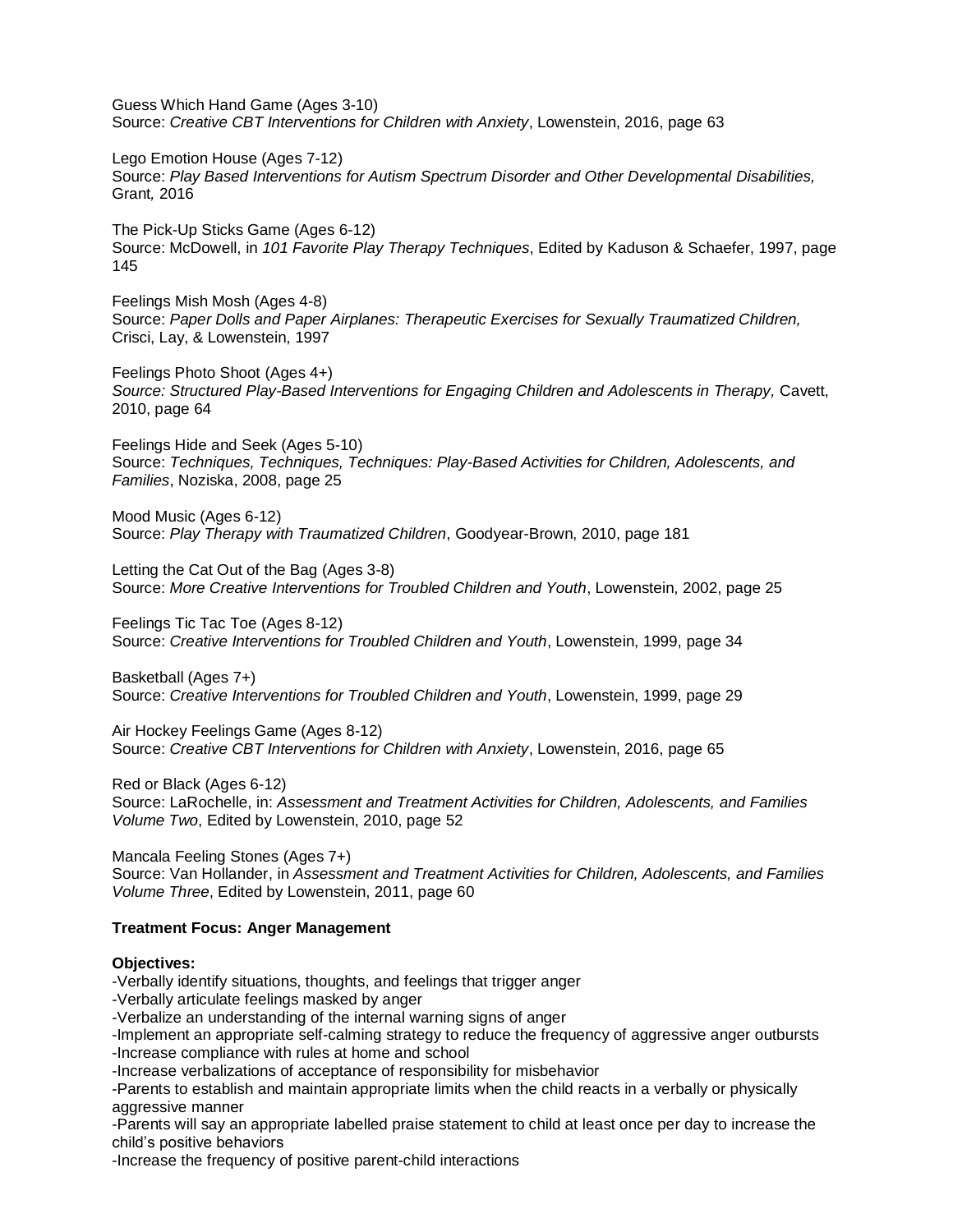### **Interventions:**

I Get Angry When… (Ages 7-12) Source: *Seeing Red: An Anger Management and Peacemaking Curriculum for Kids*, Simmonds, 2014, page 21

The Mad Game (Ages 7-10) Source: Davidson, in *101 Favorite Play Therapy Techniques*, Edited by Kaduson & Schaefer, 1997, page 224

Warning Cards (Ages 7-12) Source: *Seeing Red: An Anger Management and Peacemaking Curriculum for Kid*s, Simmonds, 2014, page 34

Core Feeling Cards (Ages 7-12) Source: *Seeing Red: An Anger Management and Peacemaking Curriculum for Kid*s, Simmonds, 2014, - Verbally articulate feelings masked by anger page 38

If You're Mad and You Know It (Ages 4-6) Source: *More Creative Interventions for Troubled Children and Youth*, Lowenstein, 2002, page 48

Don't Flip Your Lid (Ages 6-12) Source: *More Creative Interventions for Troubled Children and Youth*, Lowenstein, 2002, page 72

Rate It (Ages 9+) Source: *More Creative Interventions for Troubled Children and Youth*, Lowenstein, 2002, page 68

Road Rage (Ages 7-12) Source: *More Creative Interventions for Troubled Children and Youth*, Lowenstein, 2002, page 64

Balloons of Anger (Ages 7-12) Source: Horn, in *101 Favorite Play Therapy Techniques*, Edited by Kaduson & Schaefer, 1997, page 250

Angry Character (Ages 7-12) Source: Bulak, in *Assessment and Treatment Activities for Children, Adolescents, and Families Volume Three*, Edited by Lowenstein, 2011, page 98

Angry Yes Calm Yes (Ages 7-12) Source: *Play Based Interventions for Autism Spectrum Disorder and Other Developmental Disabilities,*  Grant*,* 2016

Brag Journal (Ages 3-12) Source: Source: *Cory Helps Kids Cope with Sexual Abuse*, Lowenstein, 2014, page 31

123 Magic Parenting Program DVD (3-12) Source: Phelan

Positive Parenting Program (Triple P) (All ages) Source: Sanders

Playdate (Ages 3-12) Source: *Creative CBT Interventions for Children with Anxiety*, Lowenstein, 2016, page 127

# **Treatment Focus: Social Skills**

**Objectives:**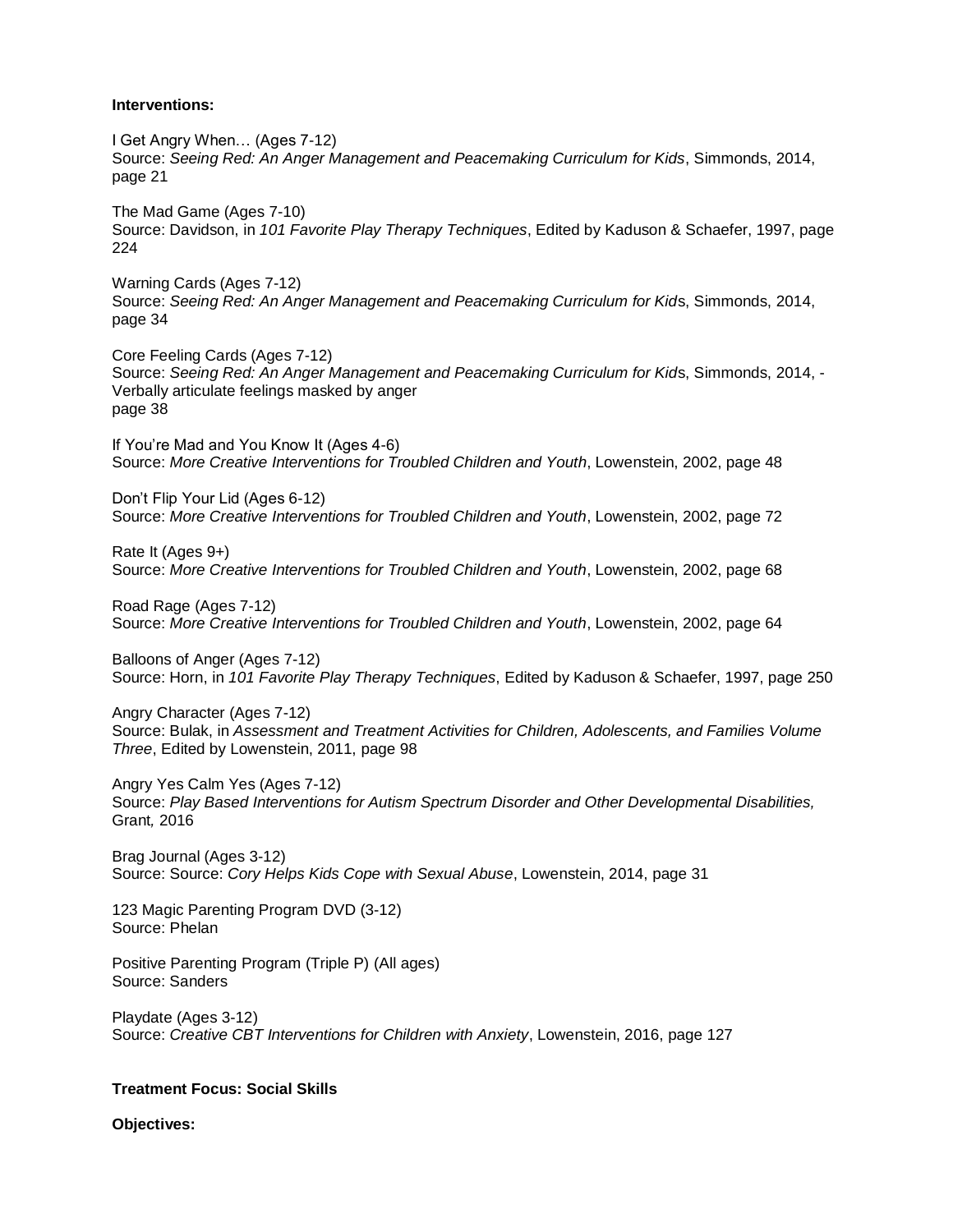-Increase pro-social behavior such as following rules, good manners, active listening, turn-taking, sharing materials, assertiveness, respecting personal space, maintaining appropriate discretion when discussing personal information

### **Interventions:**

Bubbles (Ages 4-6) Source: *More Creative Interventions for Troubled Children and Youth*, Lowenstein, 2002, page 79

Getting Along with Others Game (Ages 7+) Source: *More Creative Interventions for Troubled Children and Youth*, Lowenstein, 2002, page 84

The Social Brick Road (Ages 7-12) Source: *AutPlay Therapy for Children and Adolescents on the Autism Spectrum: A Behavioral Play-Based Approach*, Grant*,* 2017

The "May I… Thank You" Card Game (Ages 6-10) Source: Leben, in: *Assessment and Treatment Activities for Children, Adolescents, and Families*, Edited by Lowenstein, 2008, page 108

Where Does it Belong? (Ages 4-10) Source: Heinrichs, in: *Assessment and Treatment Activities for Children, Adolescents, and Families*, Edited by Lowenstein, 2008, page 71

Work It Out Game (Ages 6-12) Source: *Play Therapy: Engaging & Powerful Techniques for the Treatment of Childhood Disorders,*  Mellenthin, 2018, page 130

Captain's Quarter's Game (6-10) Source: *More Creative Coping Skills for Children*, Thomas, 2016, page 14

Stop, Slow, Go (Ages 6-10) Source: Johnson, in *Assessment and Treatment Activities for Children, Adolescents, and Families Volume Three*, Edited by Lowenstein, 2011, page 85

Hands Off! That's the Rule (Ages 4-10) Source: Reis, in: *Assessment and Treatment Activities for Children, Adolescents, and Families*, Edited by Lowenstein, 2008, page 134

Who, What, Where, and When (Ages 5-16) Source: *Techniques, Techniques, Techniques: Play-Based Activities for Children, Adolescents, and Families*, Noziska, 2008, page 87

Magic Carpet Ride (Ages 4-7) Source: *Creative Interventions for Troubled Children and Youth*, Lowenstein, 1999, page 58

Who's Got the Turtle? Game (Ages 3-7) Source: Walton, in: *Assessment and Treatment Activities for Children, Adolescents, and Families*, Edited by Lowenstein, 2008, page 102

Hugs (Ages 4-12) Source: *Creative Interventions for Troubled Children and Youth*, Lowenstein, 1999, page 67

Building Blocks (Ages 7-16) Source: *Creative Interventions for Troubled Children and Youth*, Lowenstein, 1999, page 70

InventoGame (Ages 12+) Source: Roberts, in: *Assessment and Treatment Activities for Children, Adolescents, and Families*, Edited by Lowenstein, 2008, page 114

Line-Up Game (Ages 8-16)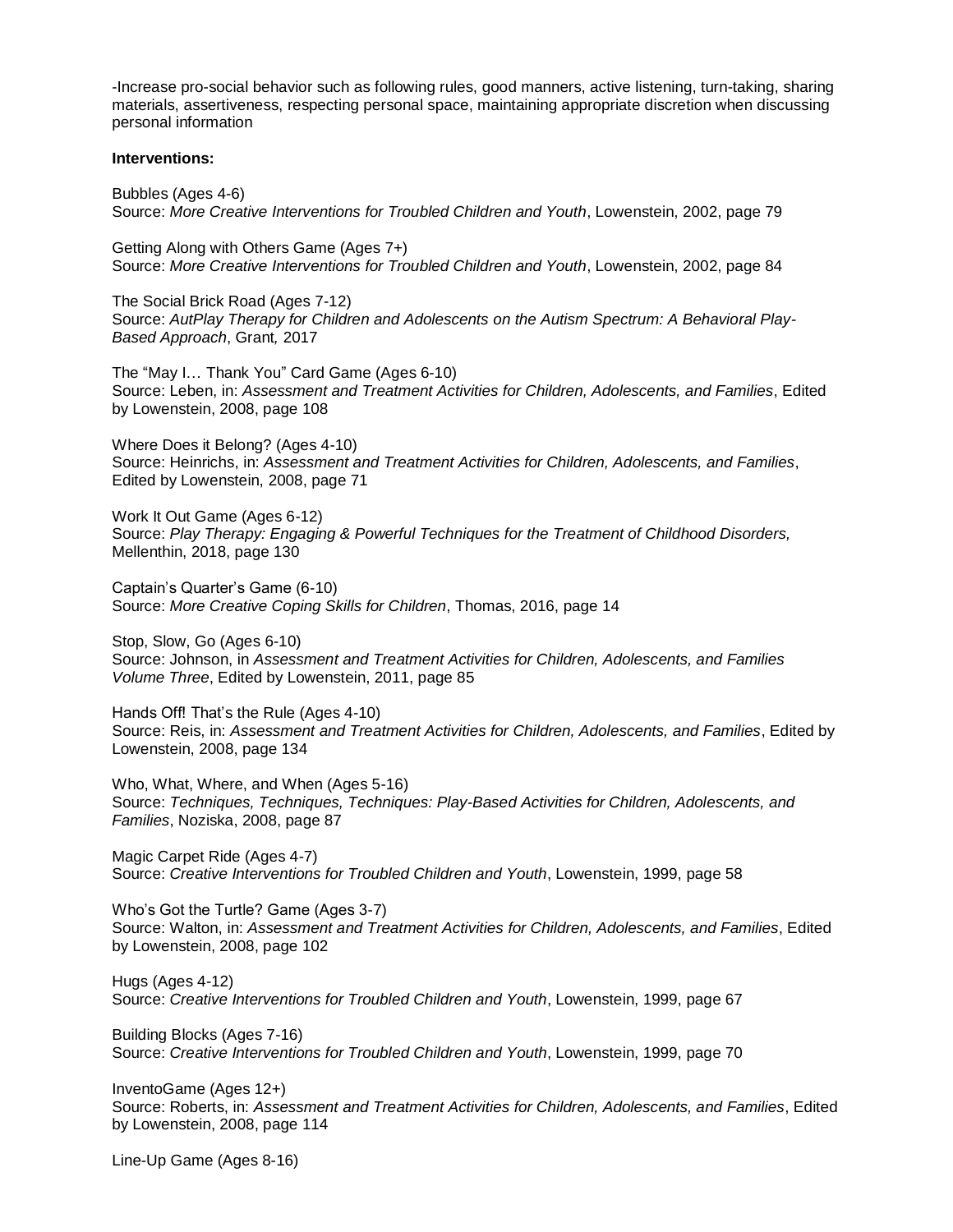Source: Cadore, in *Assessment and Treatment Activities for Children, Adolescents, and Families Volume Three*, Edited by Lowenstein, 2011, page 82

### **Treatment Focus: Self-Esteem**

**Objectives:**  -Increase positive verbalizations about self -Verbalize an understanding that self-worth is inside, not outside, of oneself

### **Interventions:**

The Colors of Me (Ages 6+) Source: Arkell, in: *Assessment and Treatment Activities for Children, Adolescents, and Families*, Edited by Lowenstein, 2008, page 162

I Have Heart (Ages 7+) Source: *Techniques, Techniques, Techniques: Play-Based Activities for Children, Adolescents, and Families*, Noziska, 2008, page 65

Positive Postings (Ages 6+) Source: Swank, in: *Assessment and Treatment Activities for Children, Adolescents, and Families*, Edited by Lowenstein, 2008, page 164

Positive Thinking Checkers (Ages 7-12) Source: Anderson, in *Assessment and Treatment Activities for Children, Adolescents, and Families Volume Three*, Edited by Lowenstein, 2011, page 155

Gift Bag (Ages 9+) Source: *More Creative Interventions for Troubled Children and Youth*, Lowenstein, 2002, page 110

Blind Self Session (Ages 9+) Source: Borrayo, in: *Assessment and Treatment Activities for Children, Adolescents, and Families Volume Two*, Edited by Lowenstein, 2010, page 108

Empowering Bracelets (Ages 7+) Source: Thome, in: *Assessment and Treatment Activities for Children, Adolescents, and Families Volume Two*, Edited by Lowenstein, 2010, page 112

Inside the Special Box (Ages 4-12) Source: Danilewitz, in: *Assessment and Treatment Activities for Children, Adolescents, and Families Volume Two*, Edited by Lowenstein, 2010, page 119

Kaleidoscope of Hope (Ages 10+) Source: DeVries, in *Assessment and Treatment Activities for Children, Adolescents, and Families Volume Three*, Edited by Lowenstein, 2011, page 148

Balloon Bounce (Ages 7-10) Source: *Creative Interventions for Bereaved Children*, Lowenstein, 2006b, page 123

The Hero in You (Ages 9+) Source: *Creative Interventions for Troubled Children and Youth*, Lowenstein, 1999, page 92

Write on Board (Ages 9+) Source: Waddell, in: *Assessment and Treatment Activities for Children, Adolescents, and Families Volume Two*, Edited by Lowenstein, 2010, page 142

# **Treatment Focus: Termination**

# **Objectives:**

-Verbally articulate an appropriate understanding of why, when, and how therapy will end -Verbally articulate positive gains made in therapy